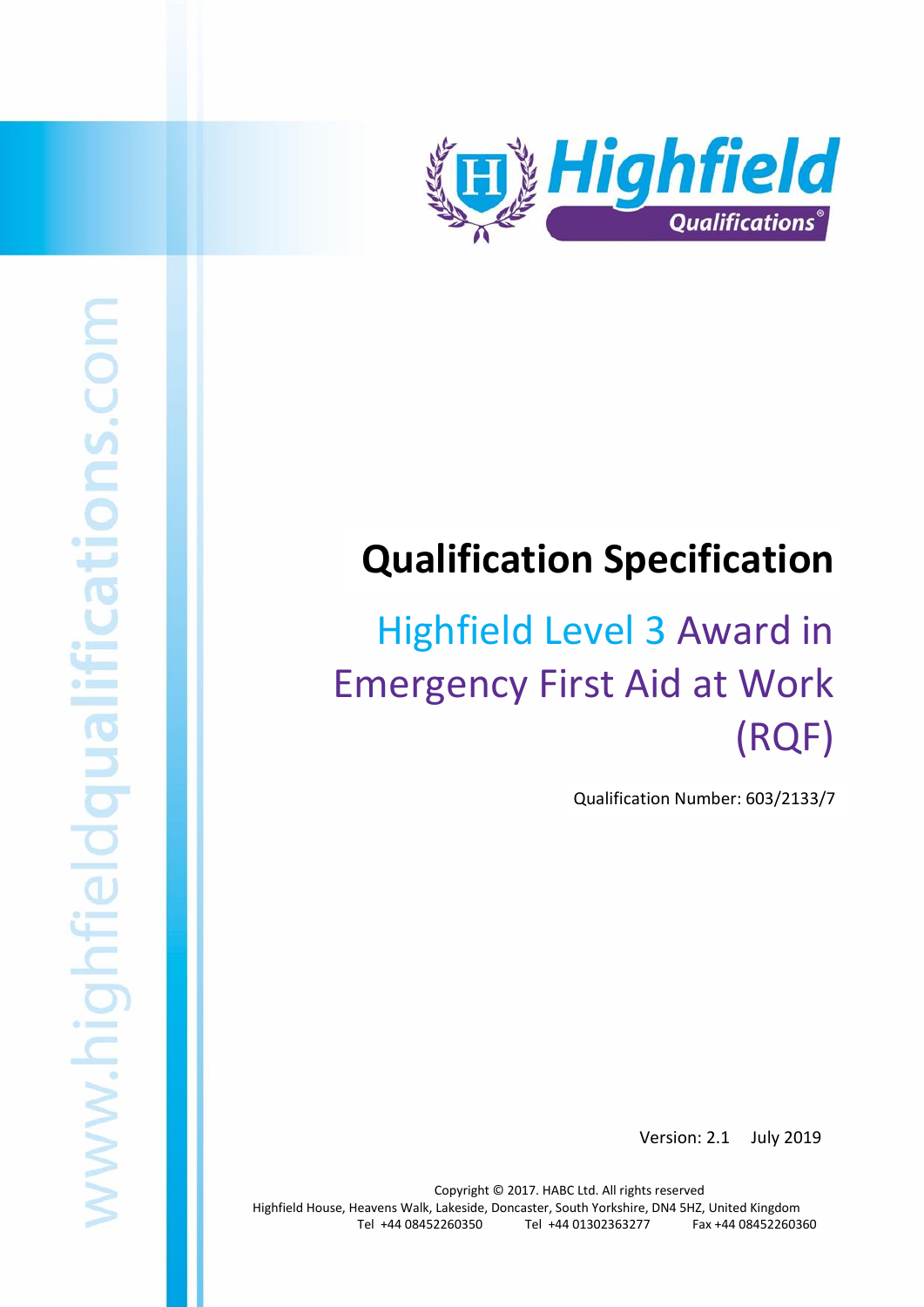

# **Contents**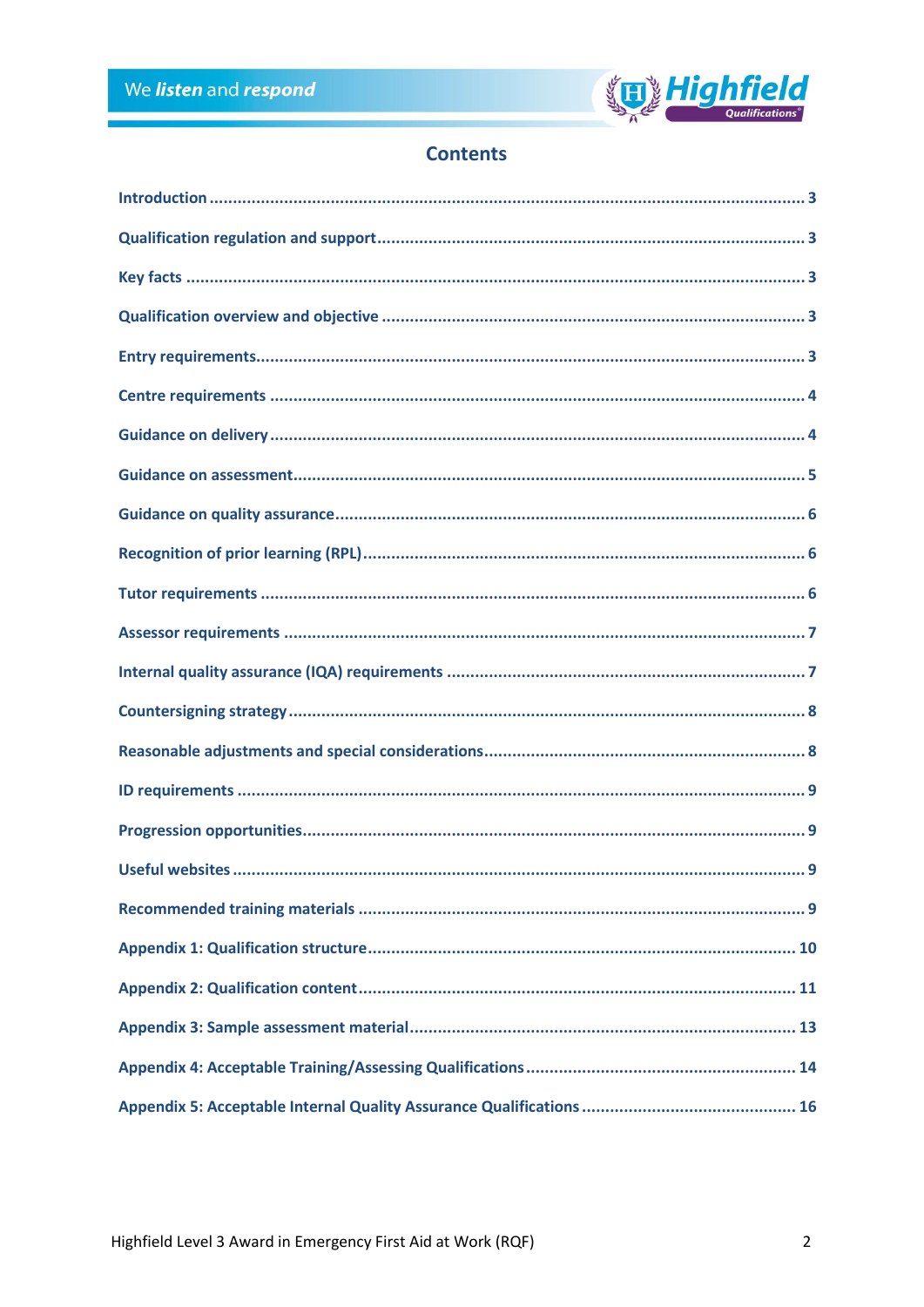

# **Highfield Level 3 Award in Emergency First Aid at Work (RQF)**

#### <span id="page-2-0"></span>**Introduction**

This qualification specification is designed to outline all you need to know to offer this qualification at your centre. If you have any further questions, please contact your account manager.

#### <span id="page-2-1"></span>**Qualification regulation and support**

The Highfield Level 3 Award in Emergency First Aid at Work (RQF) has been developed and is awarded by Highfield Qualifications and sits on the Regulated Qualifications Framework (RQF). The RQF is a qualification framework regulated by Ofqual and CCEA Regulation. The qualification is also regulated by Qualifications Wales.

#### <span id="page-2-2"></span>**Key facts**

| <b>Qualification number:</b>                           | 603/2133/7                                                 |
|--------------------------------------------------------|------------------------------------------------------------|
| Learning aim reference:                                | 60321337                                                   |
| <b>Credit value:</b>                                   |                                                            |
| <b>Assessment method:</b>                              | Practical assessment and multiple-choice theory assessment |
| <b>Contact hours*:</b>                                 | 6                                                          |
| <b>Guided learning hours (GLH):</b>                    | 6                                                          |
| <b>Total qualification time (TQT):</b>                 | 7                                                          |
| *See Guidance on Delivery section for more information |                                                            |

#### <span id="page-2-3"></span>**Qualification overview and objective**

The objective of this qualification is to support learners in becoming emergency first aiders in the workplace. The content of the qualification meets the Health and Safety Executive (HSE) requirements for training emergency first-aiders in those organisations that have identified that staff need to be trained to this level within their first-aid needs assessment.

The qualification covers knowledge such as the roles and responsibilities of the first aider and how to assess an incident. The qualification also covers first aid skills in cardiopulmonary resuscitation (CPR) and use of an automated external defibrillator (AED), providing first aid to a casualty who is choking and dealing with external bleeding and hypovolaemic shock.

In line with guidance provided by the HSE, the qualification supports/approves work place emergency first aiders for a period of 3 years, after which point learners will need to retake the course. In addition to this, it is recommended that learners refresh their knowledge annually.

#### <span id="page-2-4"></span>**Entry requirements**

We recommend learners are a minimum of 14 years of age. However, Centres will need to assure themselves that learners, whatever their age, are physically capable of completing the practical assessment.

It is also advised that learners have a minimum of Level 1 in English.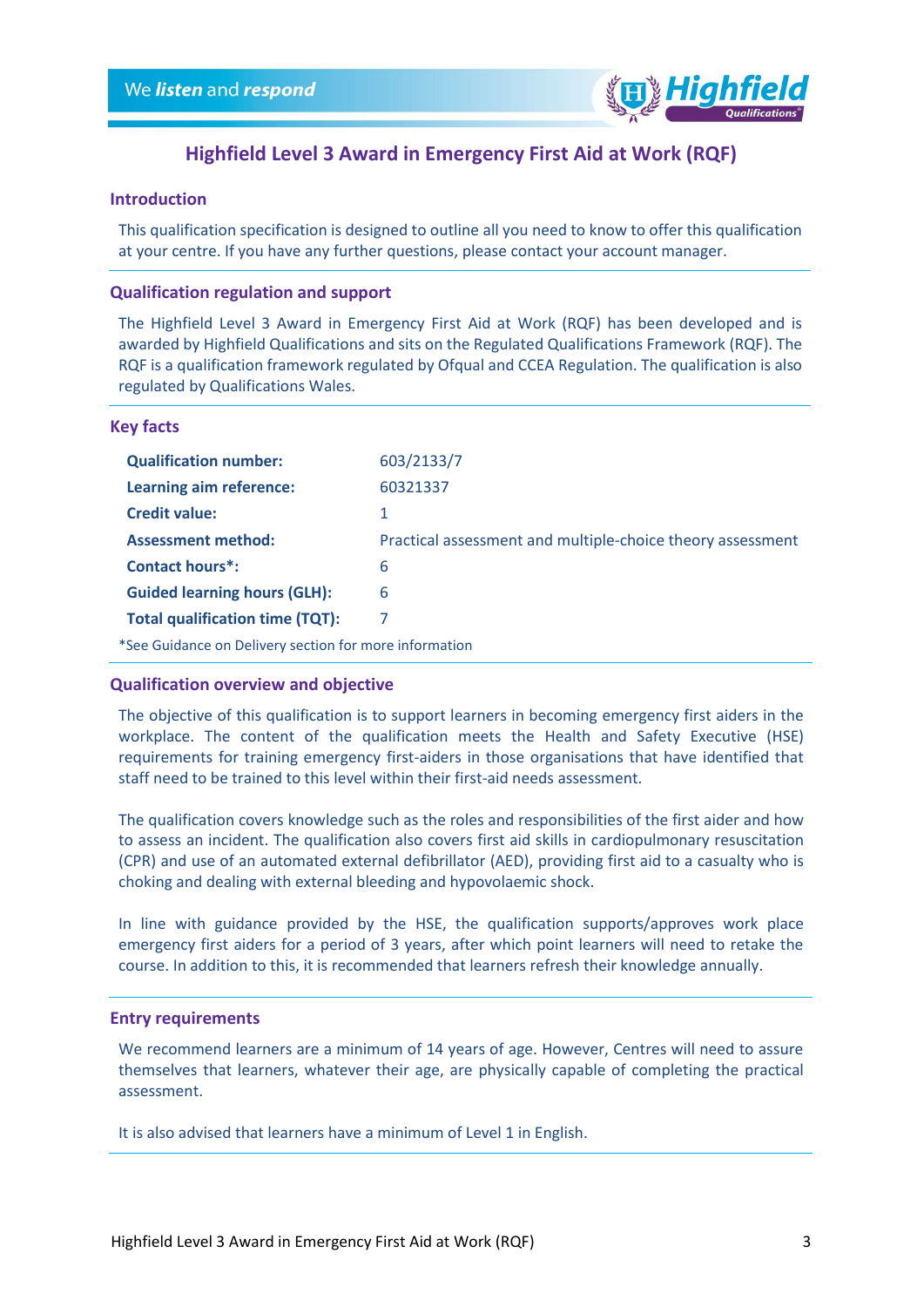

#### **Delivery/assessment ratios**

To effectively deliver and assess this qualification, centres must not exceed the ratio of 1 tutor or assessor to 12 learners.

#### <span id="page-3-0"></span>**Centre requirements**

To effectively deliver and assess this qualification, centres must have the following resources in place:

- a minimum of 1 Resuscitation manikin between a maximum of 4 learners
- safety procedures in place for manikin faces e.g. facilities to sterilise the manikin faces at the end of each course OR one disposable face shield per learner OR manikin face wipes to be used after each learner's demonstration
- replacement airways and lungs for each resuscitation manikin to be changed at the end of each course
- a minimum of 1 training defibrillator between a maximum of 4 learners\*
- a minimum of 1 disposable training dressing per learner
- a minimum of 1 pair of disposable gloves (not latex) per learner
- a minimum of 1 first aid kit
- training rooms that have carpeted floors or mats/blankets provided, for use during practical sessions
- adequate training and assessment facilities to accommodate maximum number of learners on course
- a training room which is safe, that has adequate ventilation, lighting sufficient for learners to read easily, and temperature suitable to maintain a 'shirt sleeve' environment. It is also required that training rooms are able to cater for people with special needs (where appropriate).

*\*Where fewer AED trainers are provided, learning hours/lesson plans should be adjusted accordingly to ensure learners are not disadvantaged.*

#### <span id="page-3-1"></span>**Guidance on delivery**

The total qualification time (TQT) for this qualification is 7 and of this 6 are guided learning hours. This aligns with the Health & Safety Executive (HSE) stipulated minimum contact hours for this qualification, excluding breaks, that should be for a minimum period of 6 hours over 1 day.

The 'Assessment Principles for First Aid Qualifications' also states that this qualification can also be delivered over a maximum of a 4-week period, with the minimum duration of each training session being 2 hours.

#### Use of blended learning

This qualification may be delivered by blended learning where the following principles are adhered to:

- The time taken to complete the first aid course should **not** be reduced. There may be a benefit in flexibility but blended learning should not reduce the overall time required to take the course.
- A minimum of **two-thirds** of the training time should be **face-to-face** learning
- The practical content of the qualification should be delivered and assessed face-to-face. Distance learning must only cover theory.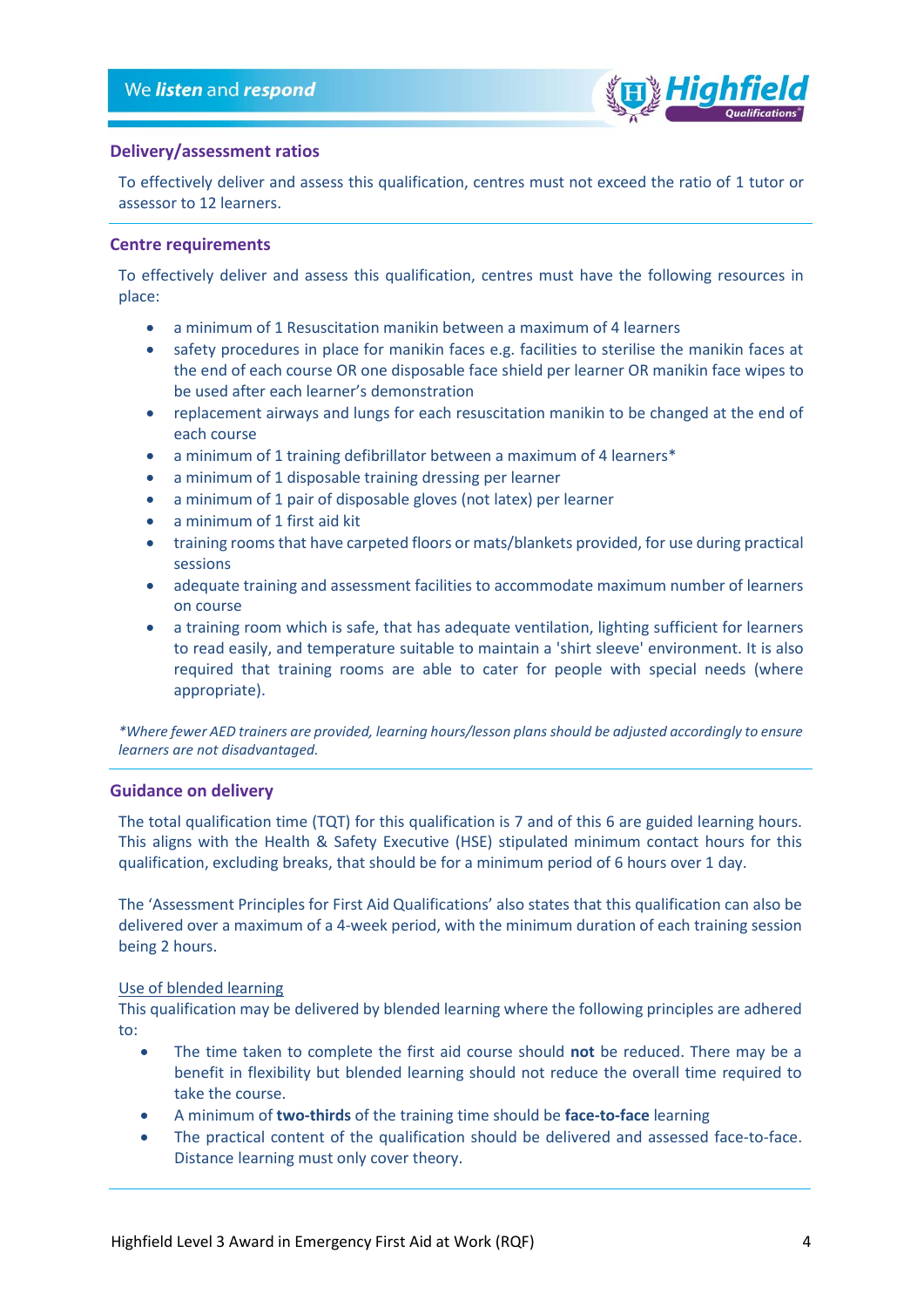

Following the distance element of learning, learners' skills and knowledge must be assessed in full during the face-to-face part of the course, in accordance with the qualification specification.

TQT is an estimate of the total number of hours it would take an average learner to achieve and demonstrate the necessary level of attainment to be awarded with a qualification, both under direct supervision (forming guided learning hours) and without supervision (all other time). TQT and GLH values are advisory and assigned to a qualification as guidance. However, contact hours **must** be met.

#### <span id="page-4-0"></span>**Guidance on assessment**

Highfield has created assessment paperwork for each element of assessment which are each graded pass/fail:

#### **1] Practical observation**

The practical assessment is completed throughout the course delivery. This ongoing assessment requires learners to demonstrate practical first aid skills. The practical assessment will be recorded using the practical matrix within the Assessment Pack.

#### **2] Centre-marked multiple-choice theory assessment**

Learners are required to answer a series of questions contained within theory question papers, available to download from the members' area of the website. Oral questioning may be used. In this case, the assessor should document the responses within the assessment pack.

Learners **must** achieve a pass in each element in order to pass the qualification.

Assessment must be undertaken in **controlled conditions.** This means**:**

- books and other training aids must not be accessed by the learners.
- at least one authorised member of staff must be present in the assessment area while the assessment is being carried out.
- learners may complete the theory assessment in more than one sitting however the centre must collect the paperwork and hold it securely until the assessment recommences.

For more information, please refer to the Highfield Qualifications Core Manual.

Sample assessment materials are included within appendix 3 of this qualification specification. A full explanation of how to use the Highfield assessment paperwork is provided in the **Tutor, Assessor and Internal Quality Assurance Support Pack**, available to download from the Members' Area of the Highfield website.

<span id="page-4-1"></span>Centres must take all reasonable steps to avoid any part of the assessment of a learner (including any internal quality assurance and invigilation) being undertaken by any person who has a personal interest in the result of the assessment.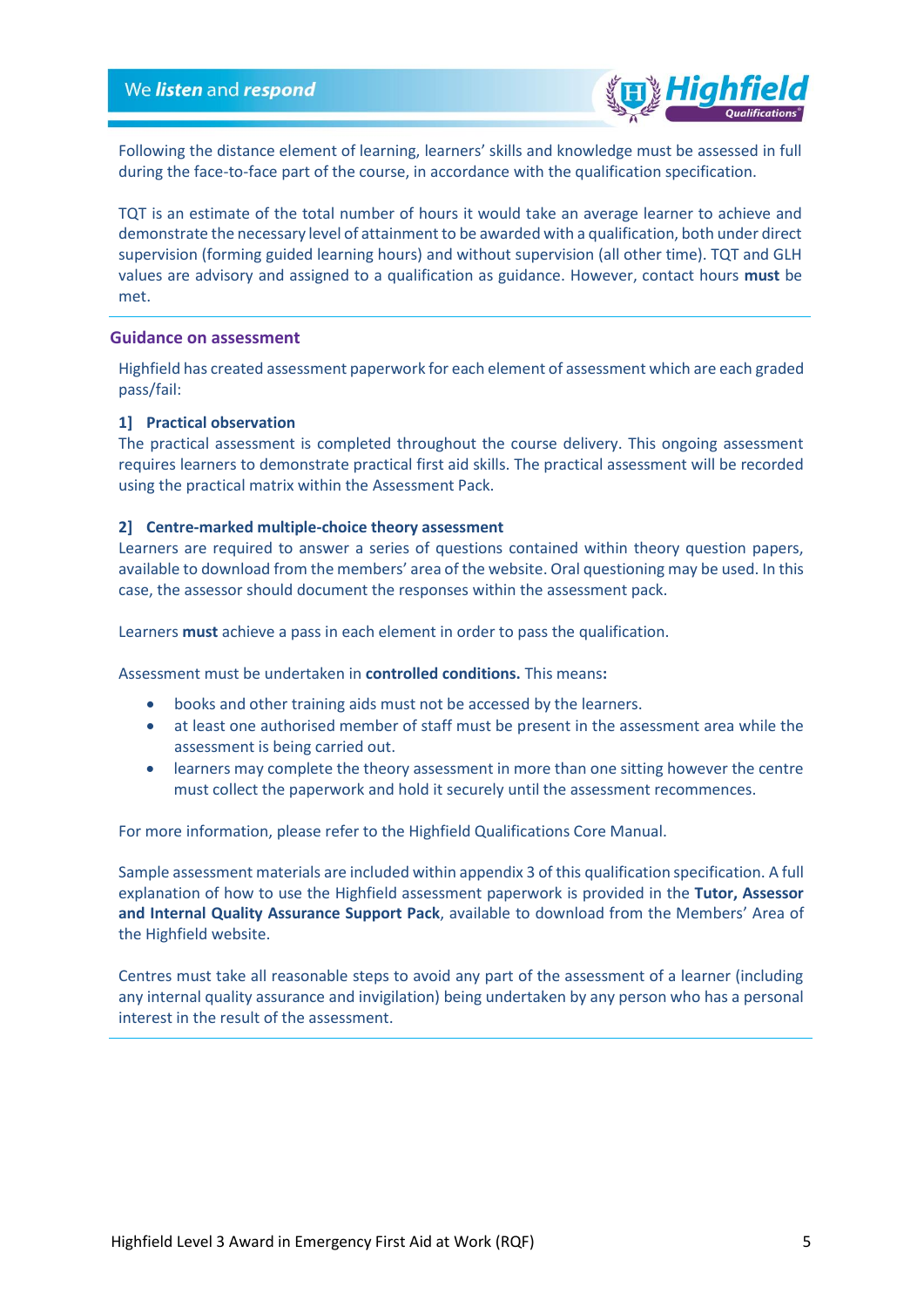

#### **Guidance on quality assurance**

Highfield require centres to have in place a robust mechanism for internal quality assurance (IQA). IQA must be completed by an appropriately qualified person and that person must not have been involved in any aspect of the delivery or assessment of the course they are quality assuring.

IQA should monitor both the delivery and assessment of the qualification, including any distance learning, and can involve a number of different methods of monitoring such as observation of course delivery/assessment, sampling of course assessment material, learner interviews.

Once complete, this assessment paperwork and IQA paperwork must be stored by the centre for a minimum period of 3 years to allow for quality assurance checks.

Highfield will support centres by conducting ongoing engagements to ensure and verify the effective and efficient delivery and assessment of the qualification.

#### <span id="page-5-0"></span>**Recognition of prior learning (RPL)**

The unit Emergency First Aid in the Workplace is contained within the following two qualifications:

- o Highfield Level 3 Award in Emergency First Aid at Work (RQF)
- o Highfield Level 3 Award in First Aid at Work (RQF)

Learners may transfer achievement of Emergency First Aid to the Highfield Level 3 Award in First Aid at Work (RQF), provided both are achieved within a 10-week period.

#### <span id="page-5-1"></span>**Tutor requirements**

Highfield requires nominated tutors for this qualification meet the following:

- 1. Occupational knowledge and competence in **first aid\*** evidenced by holding a first aid at work/medical qualification as detailed below:
	- Holding a current **First Aid at Work Certificate** (issued by an Ofqual/SQA/Qualifications Wales/CCEA Regulation recognised Awarding Organisation, a HSENI approved training provider or recognised equivalent\*) *or*
	- Current registration as:
		- o a **Doctor** with the General Medical Council (GMC\*\*) *or*
		- o a **Nurse** with the Nursing and Midwifery Council (NMC\*\*) *or*
		- o a **Paramedic** with the Health and Care Professions Council (HCPC\*\*)
- 2. Knowledge and competency in **teaching/training**, evidenced by holding an acceptable teaching/training qualification as detailed in **Appendix 4**.
- 3. Knowledge and understanding of how to safely and effectively use an automated external defibrillation (AED) machine.

*\*recognised First Aid at Work certificate equivalents that are not listed above, must be submitted to Highfield with a comprehensive mapping. Please speak to your Account Manager for further information.*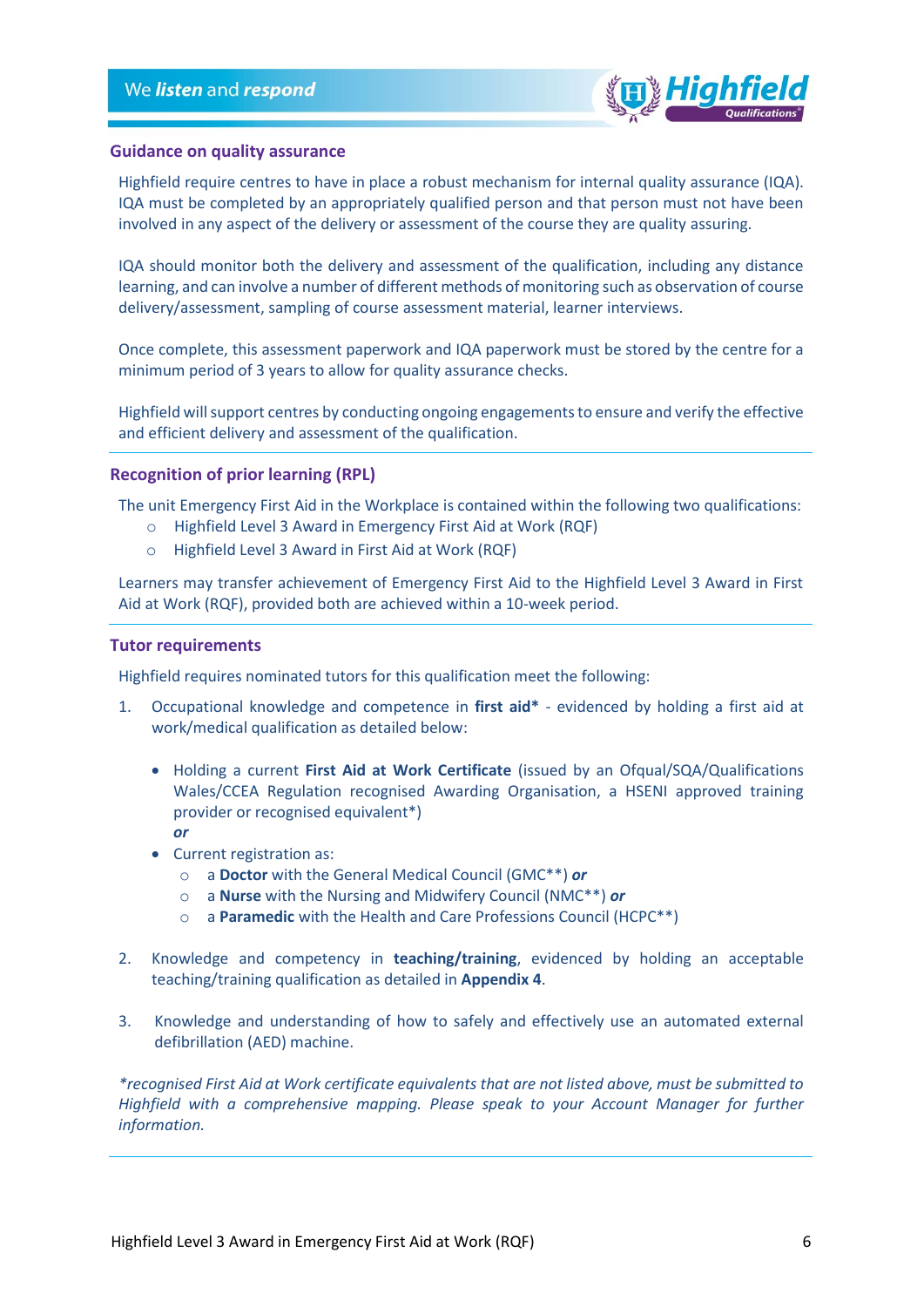

*\*\*registered healthcare professionals must act within their scope of practice and therefore have current expertise in first aid to teach/assess the subject.*

**Note: In addition to the above, tutors are required to keep a log of courses that they have been involved with and any continuous professional development they have undertaken.**

#### <span id="page-6-0"></span>**Assessor requirements**

Highfield requires nominated assessors for this qualification meet the following:

- **1.** Occupational knowledge and competence in **first aid\*** evidenced by holding a first aid at work/medical qualification as detailed below:
	- Holding a current **First Aid at Work Certificate** (issued by an Ofqual/SQA/Qualifications Wales/CCEA Regulation recognised Awarding Organisation, a HSENI approved training provider or recognised equivalent\*) *or*
	- Current registration as:
		- o a **Doctor** with the General Medical Council (GMC\*\*) *or*
		- o a **Nurse** with the Nursing and Midwifery Council (NMC\*\*) *or*
		- o a **Paramedic** with the Health and Care Professions Council (HCPC\*\*)
- **2.** Knowledge and competency in **assessing,** evidenced by holding an acceptable assessing qualification or CPD Training as detailed in **Appendix 4**.
- **3.** Knowledge and understanding of how to safely and effectively use an automated external defibrillation (AED) machine.

*\*recognised First Aid at Work certificate equivalents that are not listed above, must be submitted to Highfield with a comprehensive mapping. Please speak to your Account Manager for further information.*

*\*\*registered healthcare professionals must act within their scope of practice and therefore have current expertise in first aid to teach/assess the subject.*

**Note: In addition to the above, assessors are required to keep a log of courses that they have been involved with and any continuous professional development they have undertaken.**

#### <span id="page-6-1"></span>**Internal quality assurance (IQA) requirements**

Highfield requires internal quality assurers for this qualification meet the following:

- **1.** Occupational knowledge and competence in **first aid\*** evidenced by holding a first aid at work/medical qualification as detailed below:
	- Holding a current **First Aid at Work Certificate** (issued by an Ofqual/SQA/Qualifications Wales/CCEA Regulation recognised Awarding Organisation, a HSENI approved training provider or recognised equivalent\*) *or*
	- Current registration as:
		- o a **Doctor** with the General Medical Council (GMC\*\*) *or*
		- o a **Nurse** with the Nursing and Midwifery Council (NMC\*\*) *or*
		- o a **Paramedic** with the Health and Care Professions Council (HCPC\*\*)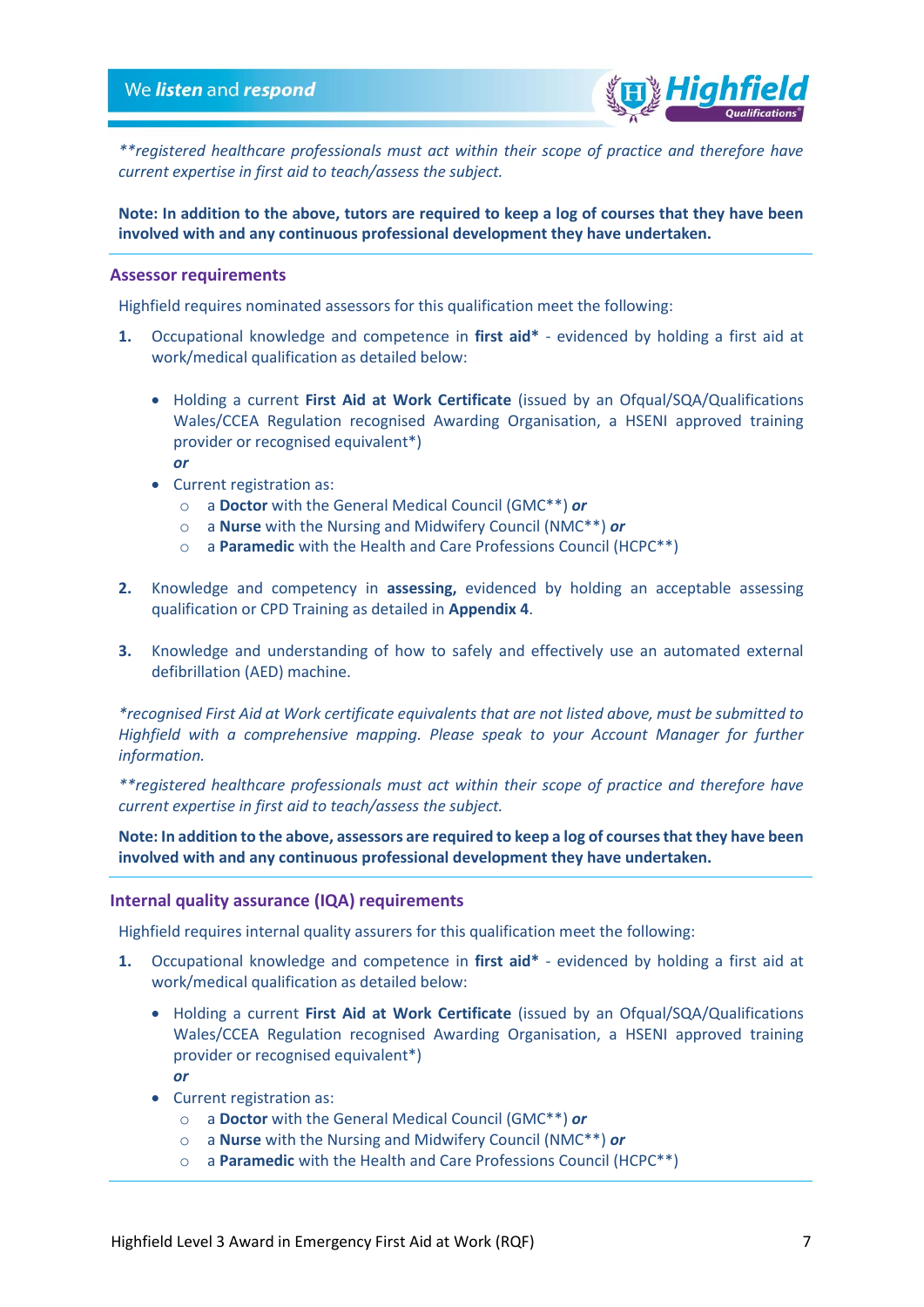#### We listen and respond



- **2.** Knowledge and competency in **internal quality assurance,** evidenced by holding a qualification or CPD training as detailed in **Appendix 5**.
- **3.** Knowledge and understanding of how to safely and effectively use an automated external defibrillation (AED) machine.

*\*recognised First Aid at Work certificate equivalents that are not listed above, must be submitted to Highfield with a comprehensive mapping. Please speak to your Account Manager for further information.*

*\*\*registered healthcare professionals must act within their scope of practice and therefore have current expertise in first aid to teach/assess the subject.*

**Note**: In addition to the above Internal Quality Assurers must:

- have knowledge of the requirements of the qualification they are quality assuring at the time any assessment is taking place
- have knowledge and understanding of the role of assessors
- visit and observe assessments
- carry out other related internal quality assurance.

#### <span id="page-7-0"></span>**Countersigning strategy**

While it is a minimum requirement for centres to have the appropriately qualified workforce in place, it is understood that centres may have new personnel who are working towards those requirements. During this period, centres are required to have a robust countersigning strategy in place that supports and validates unqualified assessment/quality assurance decisions, until the point where they meet the requirements as detailed above.

#### <span id="page-7-1"></span>**Reasonable adjustments and special considerations**

<span id="page-7-2"></span>Highfield has measures in place for learners who require additional support. Please refer to Highfield Qualifications' Reasonable Adjustments Policy for further information/guidance.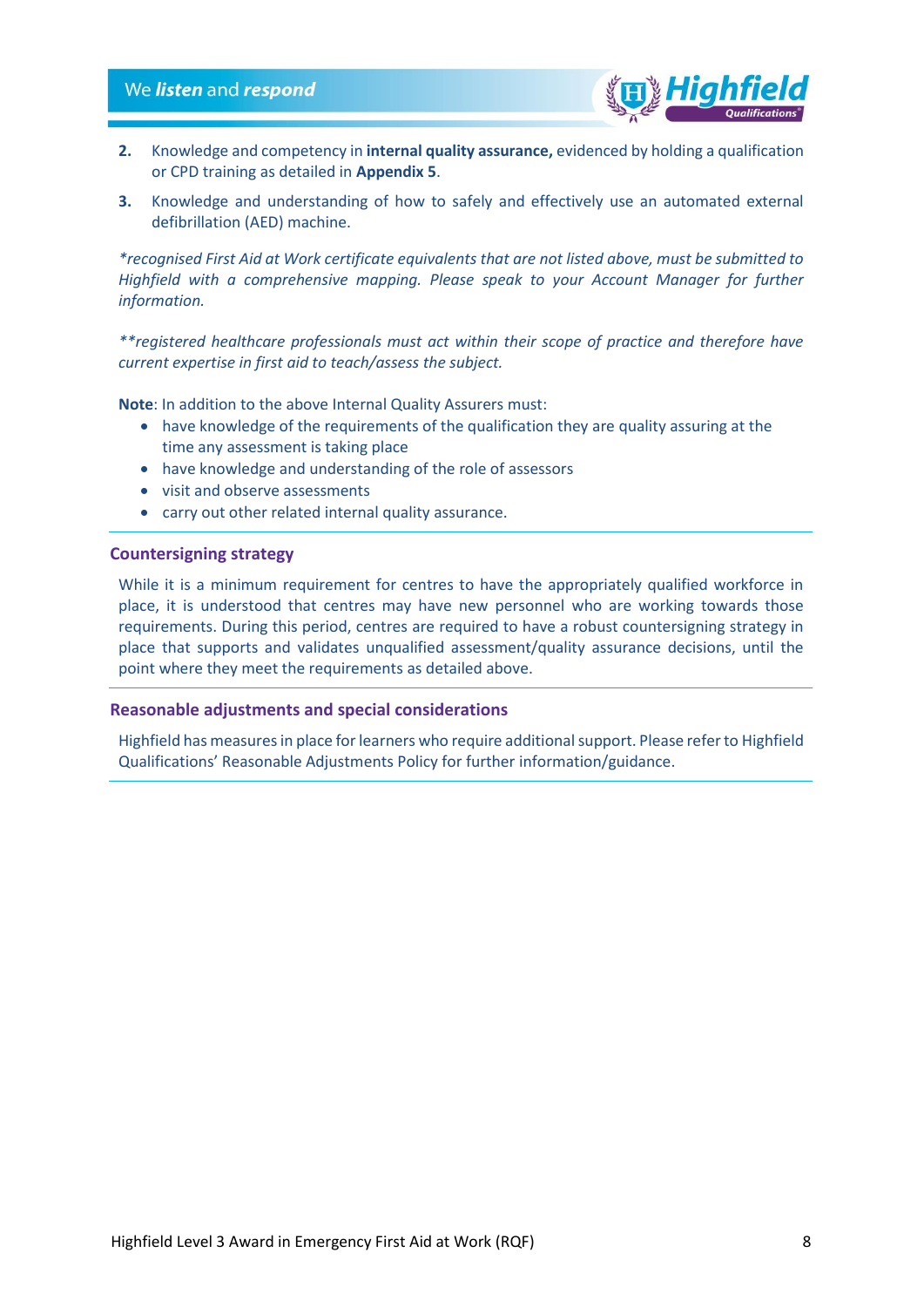

#### **ID requirements**

It is the responsibility of the centre to have systems in place to ensure that the person taking an assessment is indeed the person they are claiming to be. All centres are therefore required to ensure that each learner's identification is checked before they undertake the assessment. Highfield recommends the following as proof of a learner's identity:

- a valid passport (any nationality)
- a signed UK photocard driving licence
- a valid warrant card issued by HM forces or the police
- another photographic ID card, e.g. employee ID card, student ID card, travel card etc.

If a learner is unable to produce any of the forms of photographic identification listed above, a centre may accept another form of identification containing a signature, for example, a credit card. Identification by a third-party representative, such as a line manager, human resources manager or invigilator, will also be accepted.

#### **For more information on learner ID requirements, please refer to Highfield Qualifications' Core Manual.**

#### <span id="page-8-0"></span>**Progression opportunities**

On successful completion of this qualification, learners may wish to continue their development by undertaking one of the following qualifications:

- Level 3 Award in First Aid at Work
- Level 3 Award in First Aid Response
- Level 3 Award in Paediatric First Aid

#### <span id="page-8-1"></span>**Useful websites**

- Health and Safety Executive [www.hse.gov.uk](file://///slartibartfast/Datafiles/Departments/Awarding%20Body/HABC_Qualifications/1%5d%20Qualification%20Development/2%5d%20Qualifications/2%5d%20SCQF/SCQF%20L5%20EFAW/www.hse.gov.uk)
- The Resuscitation Council (UK[\) www.resus.org.uk](file://///slartibartfast/Datafiles/Departments/Awarding%20Body/HABC_Qualifications/1%5d%20Qualification%20Development/2%5d%20Qualifications/2%5d%20SCQF/SCQF%20L5%20EFAW/www.resus.org.uk)

#### <span id="page-8-2"></span>**Recommended training materials**

The following resources have been reviewed by Highfield and are recommended training materials for users of this qualification:

- Morley, J. & Sprenger, C. (2017) First Aid at Work Handbook. Highfield Products
- Morley, J. & Sprenger, C. First Aid at Work Presentation. Highfield Products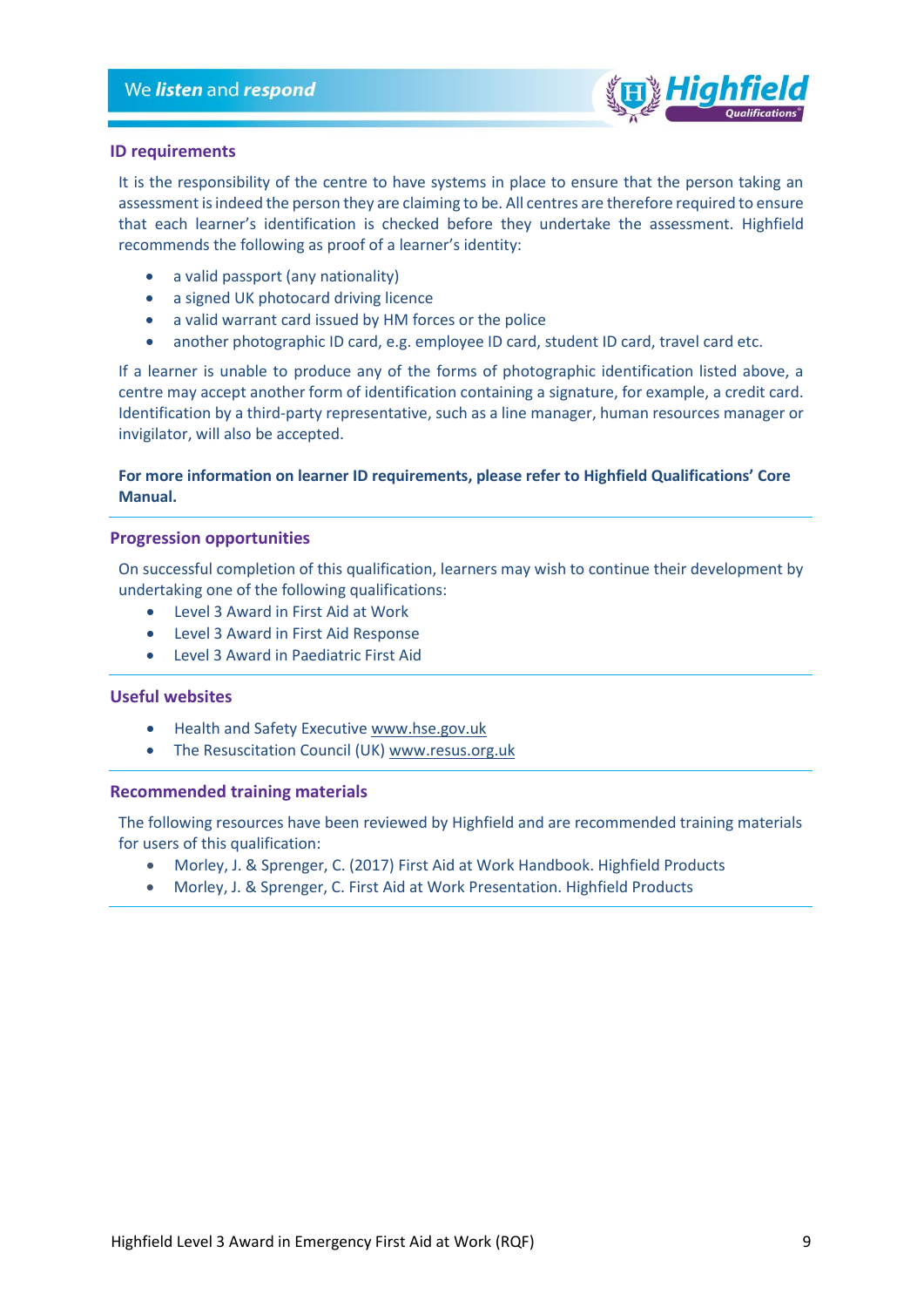

## <span id="page-9-0"></span>**Appendix 1: Qualification structure**

To complete the *Highfield Level 3 Award in Emergency First Aid at Work (RQF)* learners must complete the following **mandatory unit**.

| Unit<br>reference | <b>Unit title</b>                                 | Level | <b>GLH</b> | <b>Credit</b> |
|-------------------|---------------------------------------------------|-------|------------|---------------|
|                   | $D/616/0271$ Emergency First Aid in the Workplace |       |            |               |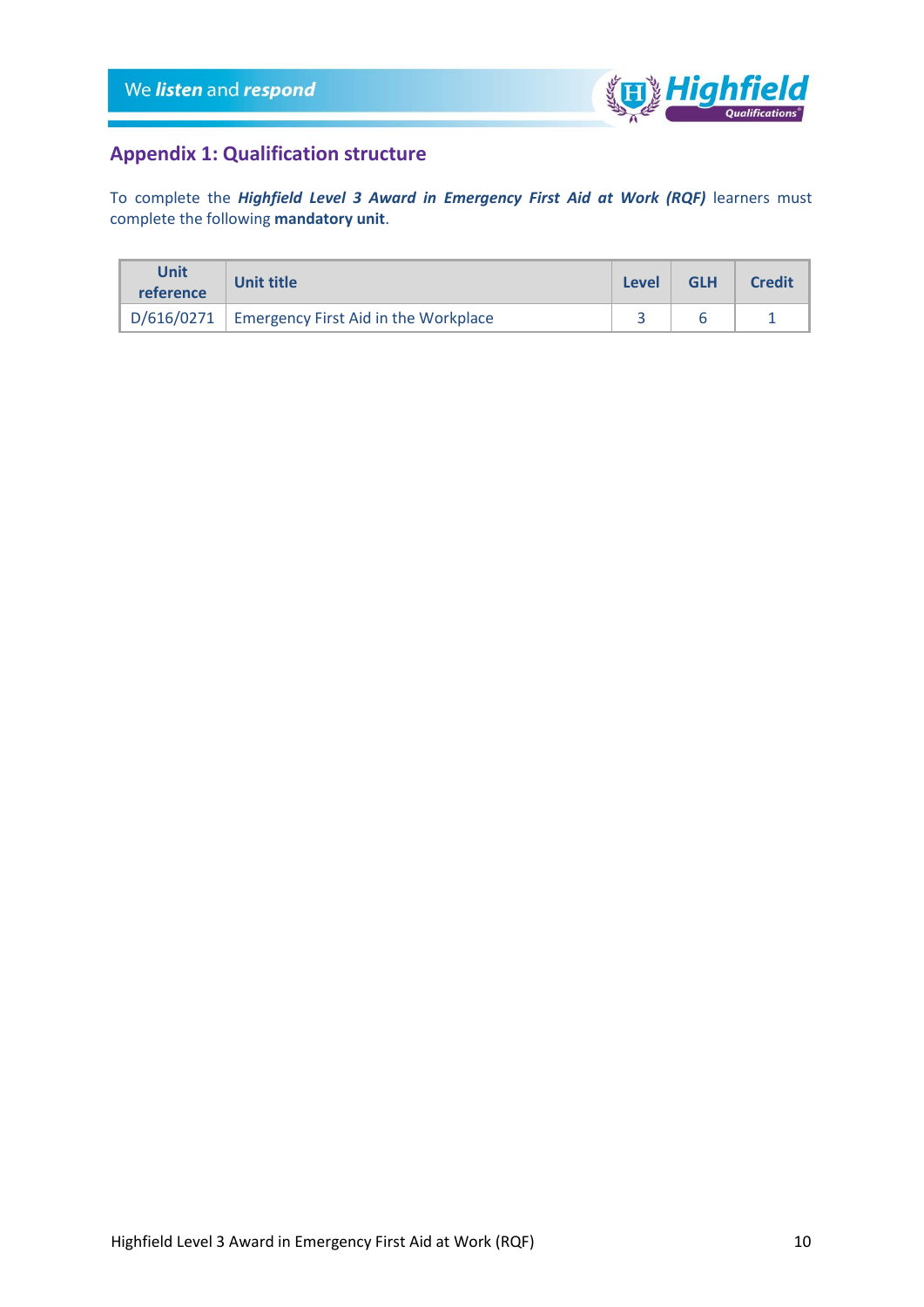

# <span id="page-10-0"></span>**Appendix 2: Qualification content**

| Unit $1$ :              | <b>Emergency First Aid in the Workplace</b> |
|-------------------------|---------------------------------------------|
| Unit number: D/616/0271 |                                             |
| Credit:                 |                                             |
| GLH:                    | 6                                           |
| Level:                  | ₹                                           |

| <b>Learning Outcomes</b> |                                         |                                                               | <b>Assessment Criteria</b>                                                     |  |  |  |  |
|--------------------------|-----------------------------------------|---------------------------------------------------------------|--------------------------------------------------------------------------------|--|--|--|--|
|                          | <b>The learner will</b>                 |                                                               | The learner can                                                                |  |  |  |  |
| 1.                       | <b>Understand</b><br>the<br>role<br>and |                                                               | 1.1 Identify the role and responsibilities of a first aider                    |  |  |  |  |
|                          | responsibilities of a first aider       |                                                               | 1.2 Identify how to minimise the risk of infection to self and                 |  |  |  |  |
|                          |                                         |                                                               | others                                                                         |  |  |  |  |
|                          |                                         | 1.3 Identify the need for consent to provide first aid        |                                                                                |  |  |  |  |
| 2.                       | Be able to assess an incident           |                                                               | 2.1 Conduct a scene survey                                                     |  |  |  |  |
|                          |                                         |                                                               | 2.2 Conduct a primary survey of a casualty                                     |  |  |  |  |
|                          |                                         |                                                               | 2.3 Summon appropriate assistance when necessary                               |  |  |  |  |
| 3.                       | Be able to provide first aid to an      |                                                               | 3.1 Identify when to administer Cardio<br><b>Pulmonary</b>                     |  |  |  |  |
|                          | unresponsive casualty                   |                                                               | <b>Resuscitation (CPR)</b>                                                     |  |  |  |  |
|                          |                                         |                                                               | 3.2 Demonstrate CPR using a manikin                                            |  |  |  |  |
|                          |                                         |                                                               | 3.3 Justify when to place a casualty into the recovery                         |  |  |  |  |
|                          |                                         |                                                               | position                                                                       |  |  |  |  |
|                          |                                         |                                                               | 3.4 Demonstrate how to place a casualty into the recovery                      |  |  |  |  |
|                          |                                         | position                                                      |                                                                                |  |  |  |  |
|                          |                                         | 3.5 Identify how to administer first aid to a casualty who is |                                                                                |  |  |  |  |
|                          |                                         | experiencing a seizure                                        |                                                                                |  |  |  |  |
| 4.                       | Be able to provide first aid to a       |                                                               | 4.1 Identify when choking is:                                                  |  |  |  |  |
|                          | casualty who is choking                 |                                                               | Mild                                                                           |  |  |  |  |
|                          |                                         |                                                               | severe                                                                         |  |  |  |  |
|                          |                                         |                                                               | 4.2 Demonstrate how to administer first aid to a casualty                      |  |  |  |  |
|                          |                                         |                                                               | who is choking                                                                 |  |  |  |  |
| 5.                       | Be able to provide first aid to a       |                                                               | 5.1 Identify the severity of external bleeding                                 |  |  |  |  |
|                          | casualty with external bleeding         |                                                               | 5.2 Demonstrate how to control external bleeding                               |  |  |  |  |
| 6.                       | Know how to provide first aid           |                                                               | 6.1 Recognise a casualty who is suffering from shock                           |  |  |  |  |
|                          | to a casualty who is in shock           |                                                               | 6.2 Identify how to administer first aid to a casualty who is                  |  |  |  |  |
|                          |                                         |                                                               | suffering from shock                                                           |  |  |  |  |
| 7.                       | Know how to provide first aid           |                                                               | 7.1 Identify how to administer first aid to a casualty with:                   |  |  |  |  |
|                          | to a casualty with minor injuries       |                                                               | small cuts                                                                     |  |  |  |  |
|                          |                                         |                                                               | grazes                                                                         |  |  |  |  |
|                          |                                         |                                                               | bruises                                                                        |  |  |  |  |
|                          |                                         |                                                               | small splinters<br>7.2 Identify how to administer first aid to a casualty with |  |  |  |  |
|                          |                                         |                                                               | minor burns and scalds.                                                        |  |  |  |  |
|                          |                                         |                                                               |                                                                                |  |  |  |  |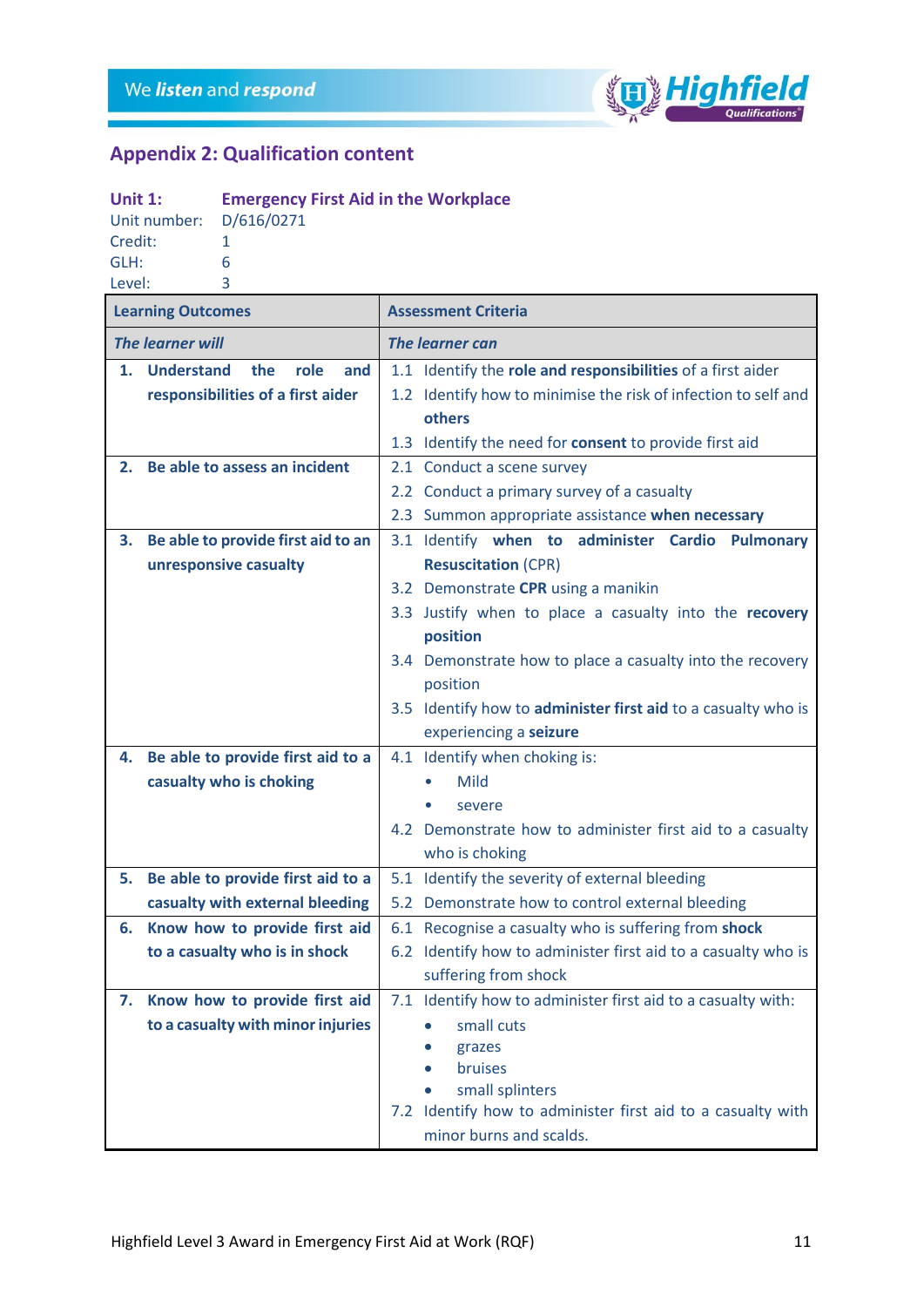

#### **Amplification**

**Simulation is permitted in this unit.** 

#### **Further assessment requirements**

The following ACs **must** be assessed by practical demonstration: 2.1, 2.2, 3.2, 3.4, 4.2, 5.2

**Role and Responsibilities:** this should be the role/responsibilities of a typical first-aider and could include reference to: preventing cross infection; the need for recording incidents and actions; safe use of available equipment; assessing an incident; summoning assistance; prioritising treatment; dealing with post incident stress.

**Others** may include**:** Casualty receiving first aid; work colleagues; other people within the workplace environment.

**Consent:** Learners should be aware of the need for consent on a continual basis when providing first aid. Implied consent can be assumed when treating an unresponsive casualty.

**When necessary:** Learners should be able to evaluate a situation to determine when to summon further assistance and what type of assistance to request.

**When to administer Cardio Pulmonary Resuscitation:** must include agonal gasps.

**CPR** must include: 'correct placement of AED pads' and 'follows AED instructions'.

**Recovery Position:** a position that maintains a stable open draining airway.

**Administer first aid:** Provide appropriate help to a casualty, manage the situation and seek appropriate assistance when necessary.

**Seizure:** relates to a generalised seizure. *First aiders should be suspicious of cardiac arrest in any casualty presenting with seizure.*

**Shock:** including hypovolaemic shock (resulting from blood/fluid loss)

#### **Additional assessment guidance**

- Unit should be delivered, assessed and quality assured in accordance with *Assessment Principles for Regulated First Aid Qualifications*
- First Aid at Work Health and Safety (First Aid) Regulations 1981 *Guidance on Regulations (L74)*
- Resuscitation Council (UK) Guidelines
- <span id="page-11-0"></span>• First Aid at Work Health and Safety (First Aid) Regulations 1982 (Northern Ireland)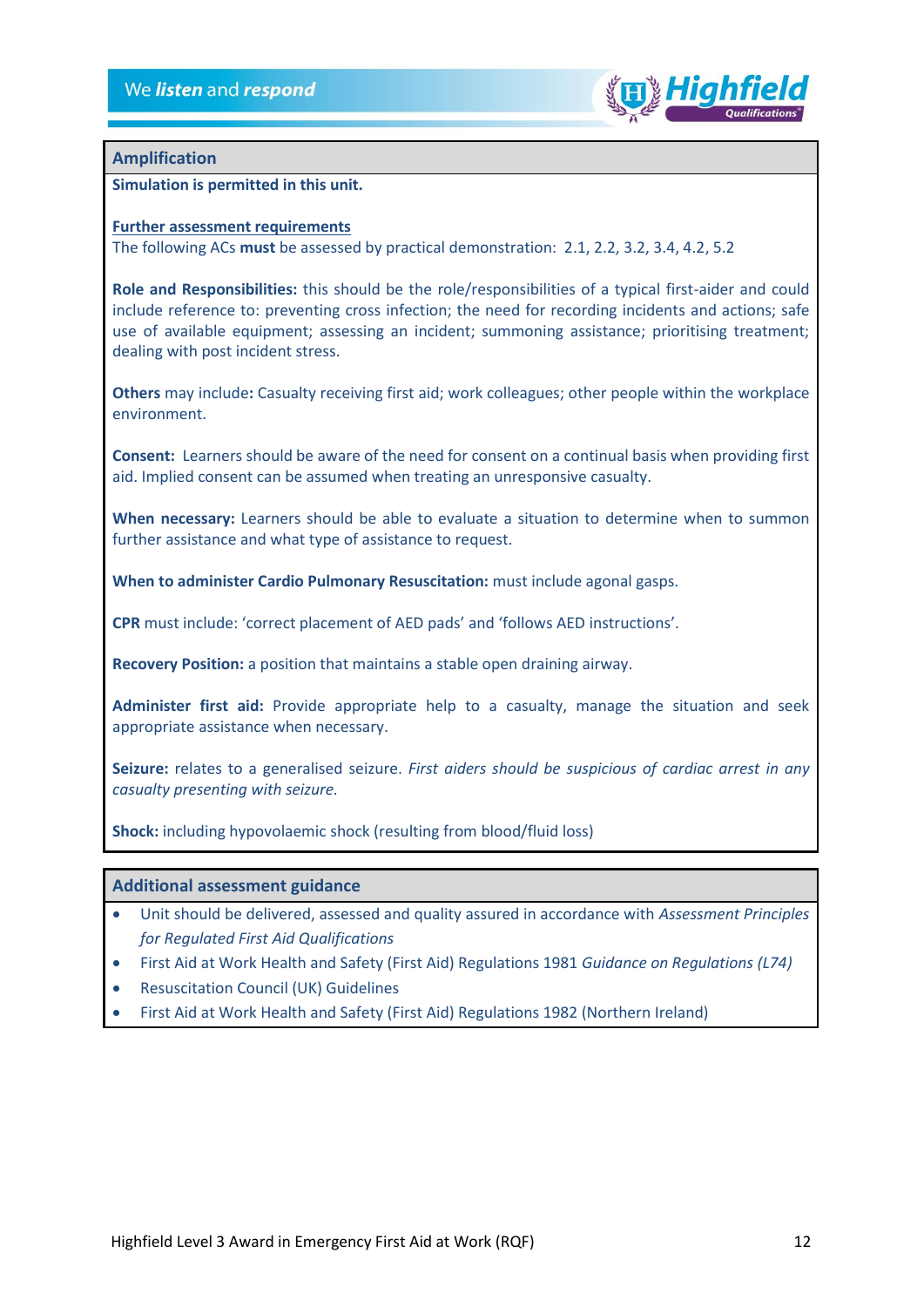

### **Appendix 3: Sample assessment material**

Highfield provides centres with a practical assessment matrix and learner theory packs to be used to assess the qualification.

The **theory question papers** contain multiple-choice questions that meet the knowledge requirements of the qualification. A sample of these questions is below:

- 1. Which of the following is a responsibility of a first aider?
- a) Ensure the business complies with the Health and Safety (First Aid) Regulations
- b) Undertake the first aid needs assessment
- c) Ensure available first aid equipment is fit for purpose
- d) Implement controls of identified hazards
- 2. In which of the following situations **must** you place a casualty into the recovery position?
	- a) An unconscious casualty who is breathing normally
- b) A casualty suffering from a stroke
- c) A casualty suffering from a heart attack
- d) A conscious casualty that has received an electric shock

The **practical assessment matrix** is used to capture whether the assessor has seen learners demonstrate each skill to the appropriate standard. A sample of the matrix is below:

| <b>Learner Name</b><br>(in capitals) |                     |              |        |           |           |    |    |    |    |    |                |                                                      |     |
|--------------------------------------|---------------------|--------------|--------|-----------|-----------|----|----|----|----|----|----------------|------------------------------------------------------|-----|
|                                      | <b>EXAMPLE NAME</b> | $\leftarrow$ | $\sim$ | $\vec{m}$ | $\vec{r}$ | ທ່ | 6. | 7. | ထံ | oi | $\overline{0}$ | $\mathbf{r}$<br>$\overline{\phantom{m}}$<br>$\equiv$ | 12. |
| <b>DRABC</b>                         | $\checkmark$        |              |        |           |           |    |    |    |    |    |                |                                                      |     |
| <b>CPR</b>                           | $\checkmark$        |              |        |           |           |    |    |    |    |    |                |                                                      |     |
| <b>AED</b>                           | $\checkmark$        |              |        |           |           |    |    |    |    |    |                |                                                      |     |
| <b>Recovery position</b>             | $\checkmark$        |              |        |           |           |    |    |    |    |    |                |                                                      |     |
|                                      |                     |              |        |           |           |    |    |    |    |    |                |                                                      |     |

Assessment guidance outlining what the appropriate standard is for each skill and task is contained within the Tutor, Assessor and IQA Support Pack, available to download from the members' area of the Highfield website.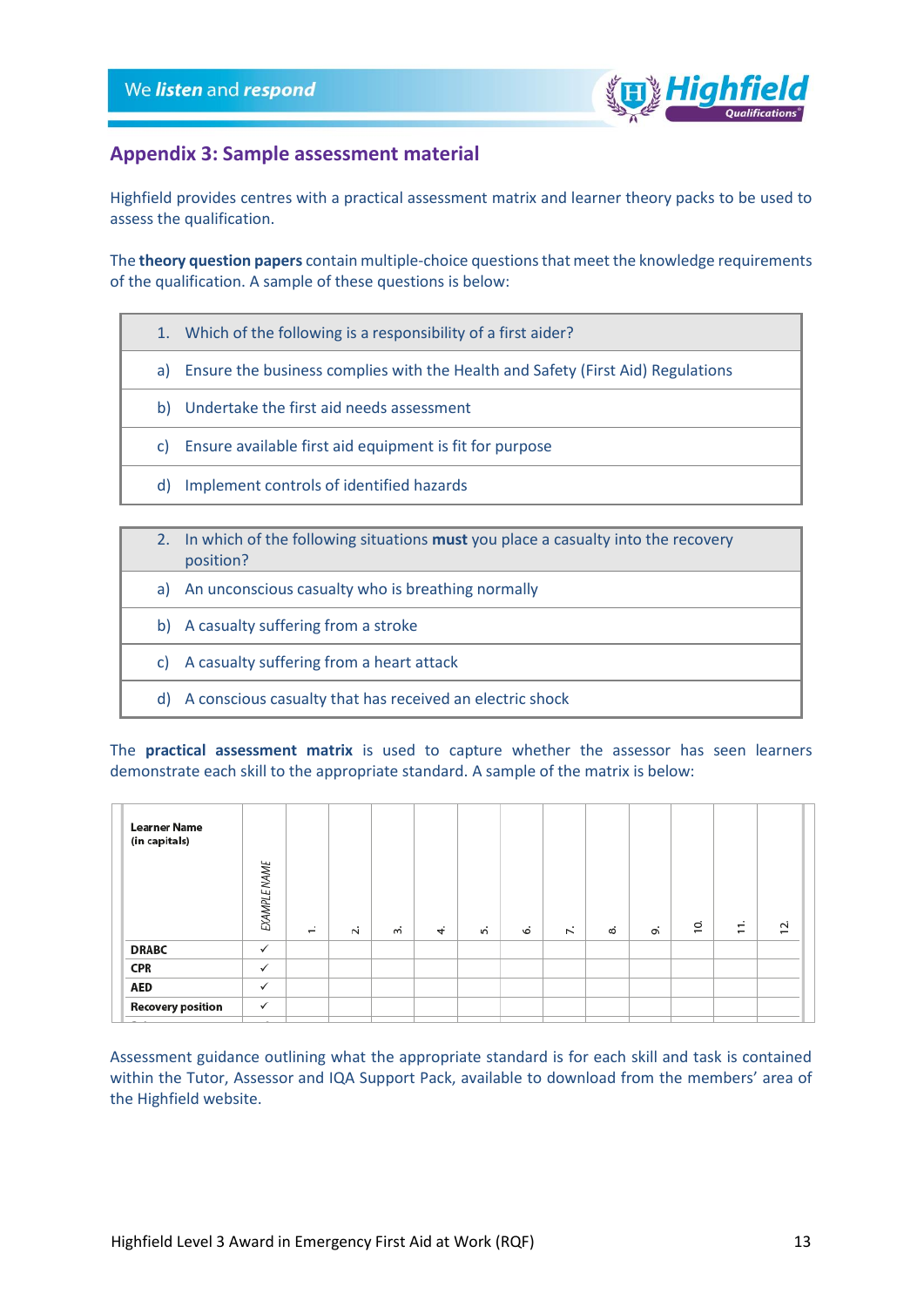

# <span id="page-13-0"></span>**Appendix 4: Acceptable Training/Assessing Qualifications**

The following list provides details of acceptable qualifications to undertake the separate roles of trainer and assessor:

| Qualification                                                                                                   | <b>Train</b> | Assess*      |  |  |  |
|-----------------------------------------------------------------------------------------------------------------|--------------|--------------|--|--|--|
| <b>CURRENT QUALIFICATIONS</b> (available for new trainers/assessors to undertake):                              |              |              |  |  |  |
| Level 3 Award in Education and Training                                                                         | $\checkmark$ | ✓            |  |  |  |
| Level 4 Certificate in Education and Training                                                                   | ✓            | ✓            |  |  |  |
| Level 5 Diploma in Education and Training                                                                       | $\checkmark$ | ✓            |  |  |  |
| Level 3 Award in Teaching and Assessing in First Aid Qualifications (RQF)                                       | $\checkmark$ | ✓            |  |  |  |
| Cert Ed/PGCE/B Ed/M Ed                                                                                          | $\checkmark$ | ✓            |  |  |  |
| SVQ 3 Learning and Development SCQF Level 8                                                                     | $\checkmark$ | ✓            |  |  |  |
| SVQ 4 Learning and Development SCQF Level 9                                                                     | $\checkmark$ | $\checkmark$ |  |  |  |
| <b>TQFE (Teaching Qualification for Further Education)</b>                                                      | ✓            | ✓            |  |  |  |
| Planning and Delivering Learning Sessions to Groups SCQF Level 6 (SQA<br>Unit)                                  | ✓            | ✓            |  |  |  |
| SCQF Level 6 Award in Planning and Delivering Learning Sessions to<br><b>Groups (SQA Accredited)</b>            | ✓            | ✓            |  |  |  |
| L&D Unit 6 Manage Learning and Development in Groups SCQF Level 8<br>(SQA Accredited)                           | ✓            |              |  |  |  |
| L&D Unit 7 Facilitate Individual Learning and Development SCQF Level 8<br>(SQA Accredited)                      | ✓            |              |  |  |  |
| L&D Unit 8 Engage and Support Learners in the Learning and<br>Development Process SCQF Level 8 (SQA Accredited) | ✓            |              |  |  |  |
| Carry Out the Assessment Process SCQF Level 7 (SQA Unit)                                                        |              | ✓            |  |  |  |
| Level 3 Award in Assessing Competence in the Work Environment                                                   |              | ✓            |  |  |  |
| Level 3 Award in Assessing Vocationally Related Achievement                                                     |              | ✓            |  |  |  |
| Level 3 Award in Understanding the Principles and Practices of<br>Assessment                                    |              | ✓            |  |  |  |
| Level 3 Certificate in Assessing Vocational Achievement                                                         |              | ✓            |  |  |  |
| L&D Unit 9DI Assess Workplace Competence Using Direct and Indirect<br>Methods SCQF Level 8 (SQA Accredited)     |              | ✓            |  |  |  |
| L&D Unit 9D Assess Workplace Competence Using Direct Methods SCQF<br>Level 7<br>(SQA Accredited)                |              | ✓            |  |  |  |
| <b>OTHER ACCEPTABLE QUALIFICATIONS:</b>                                                                         |              |              |  |  |  |
| <b>CTLLS/DTLLS</b>                                                                                              | $\checkmark$ | $\checkmark$ |  |  |  |
| PTLLS with unit 'Principles and Practice of Assessment' (12 credits)                                            | ✓            | ✓            |  |  |  |
| <b>Further and Adult Education Teacher's Certificate</b>                                                        | $\checkmark$ | ✓            |  |  |  |
| <b>IHCD Instructional Methods</b>                                                                               | $\checkmark$ | ✓            |  |  |  |
| <b>IHCD Instructor Certificate</b>                                                                              | $\checkmark$ | ✓            |  |  |  |
| <b>English National Board 998</b>                                                                               | $\checkmark$ | $\checkmark$ |  |  |  |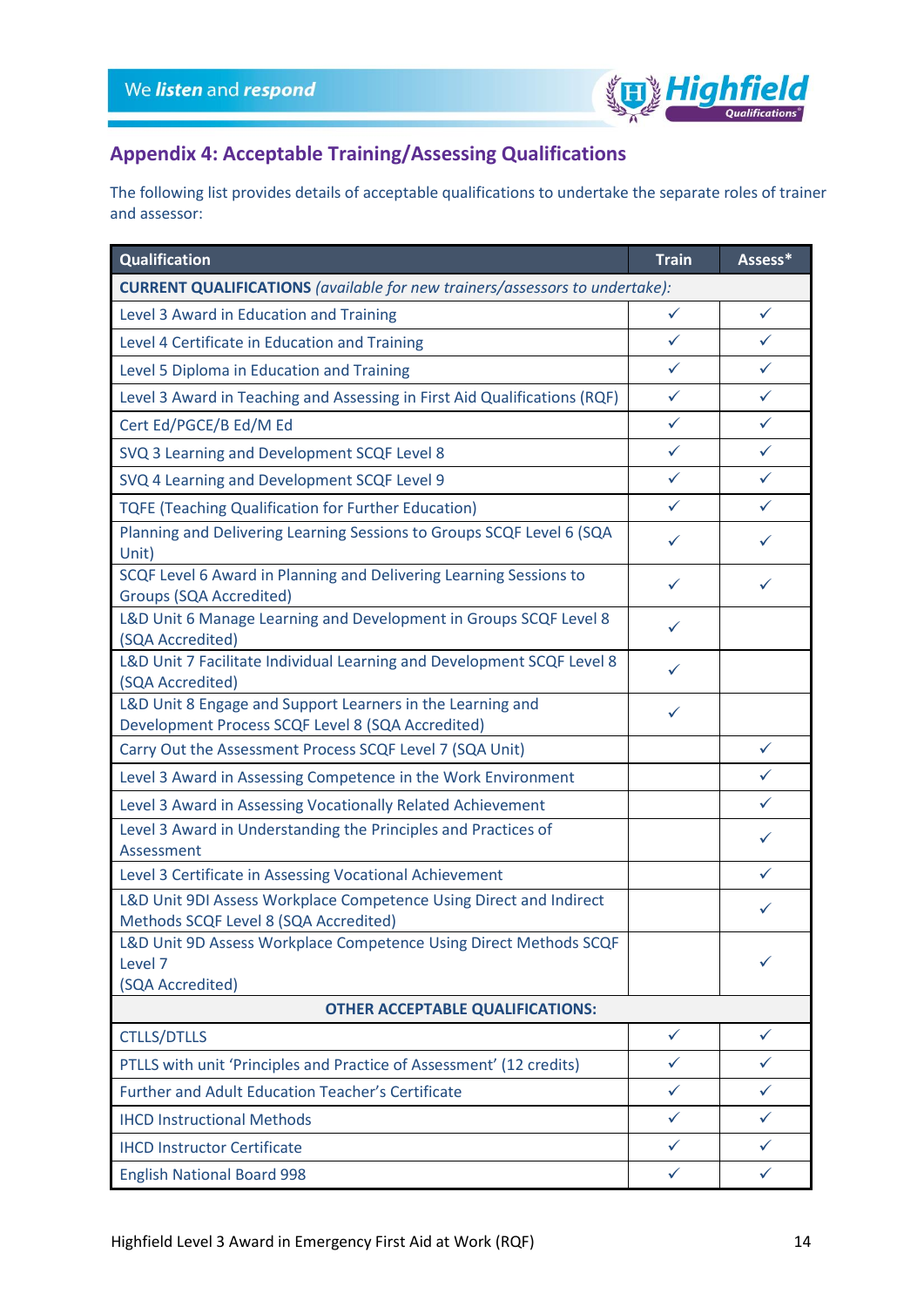

| Nursing mentorship qualifications                                                                                                                                            | ✓            |  |
|------------------------------------------------------------------------------------------------------------------------------------------------------------------------------|--------------|--|
| <b>NOCN Tutor Assessor Award</b>                                                                                                                                             | $\checkmark$ |  |
| S/NVQ level 3 in training and development                                                                                                                                    | $\checkmark$ |  |
| S/NVQ level 4 in training and development                                                                                                                                    | $\checkmark$ |  |
| PDA Developing Teaching Practice in Scotland's Colleges SCQF Level 9<br>(SQA Qualification)                                                                                  |              |  |
| PDA Teaching Practice in Scotland's Colleges SCQF Level 9 (SQA<br>Qualification)                                                                                             | ✓            |  |
| PTLLS (6 credits)                                                                                                                                                            | ✓            |  |
| Regulated Qualifications based on the Learning and Development NOS<br>7 Facilitate Individual Learning and Development or NOS 6 Manage<br>learning and development in groups |              |  |
| Training Group A22, B22, C21, C23, C24                                                                                                                                       | ✓            |  |
| Learning and Teaching - Assessment and Quality Standards SCQF Level<br>9 (SQA Unit)                                                                                          |              |  |
| A1 Assess Candidates Using a Range of Methods or D33 Assess<br><b>Candidates Using Differing Sources of Evidence</b>                                                         |              |  |
| Conduct the Assessment Process SCQF Level 7 (SQA Unit)                                                                                                                       |              |  |
| A2 Assess Candidate Performance through Observation or D32 Assess<br><b>Candidate Performance</b>                                                                            |              |  |
| Regulated Qualifications based on the Learning and Development NOS<br>9 Assess Learner Achievement                                                                           |              |  |

**\***Assessors who do not hold a formal assessing qualification may alternatively attend *First Aid Assessor CPD Training* with a recognised Awarding Organisation.